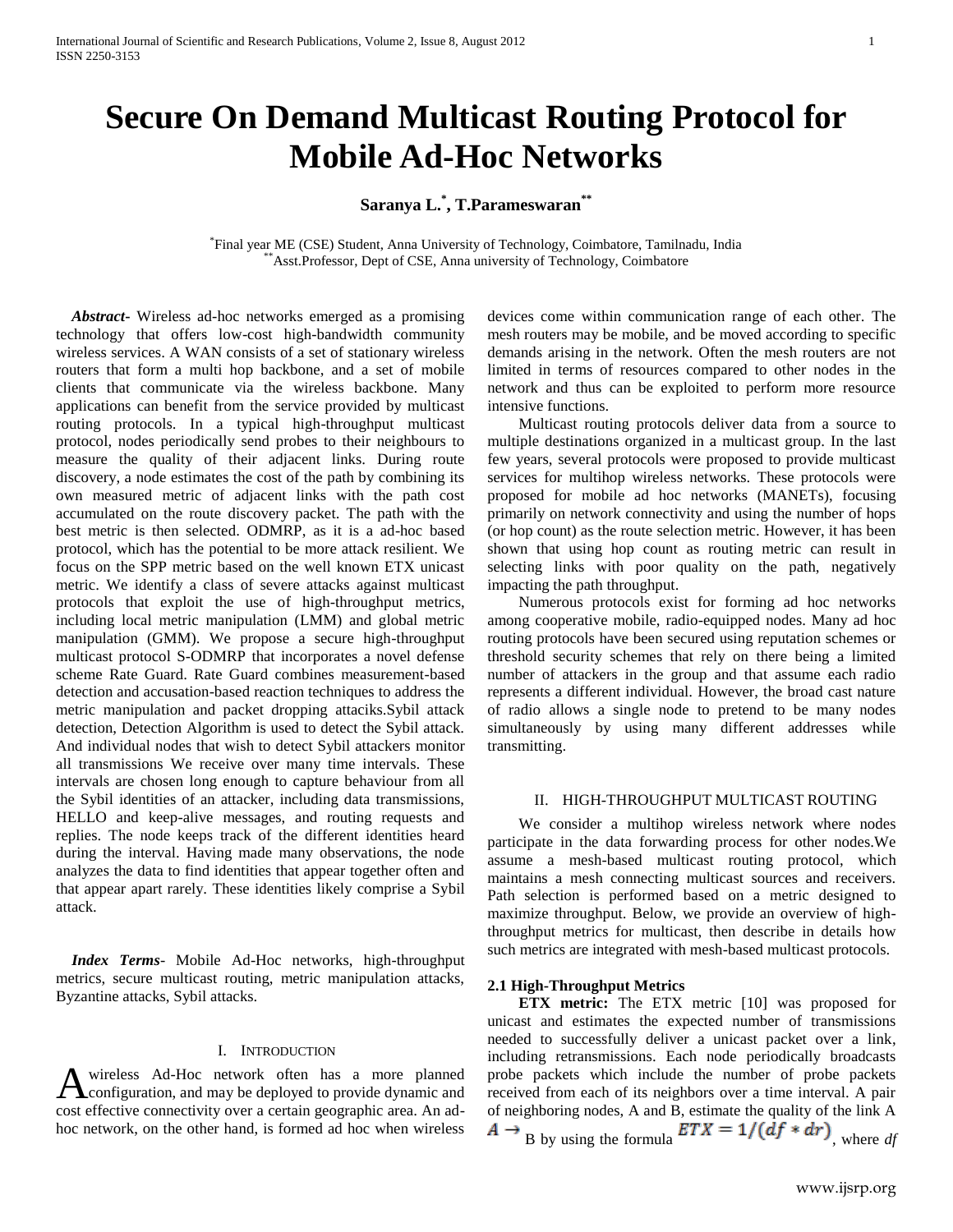and *dr* are the probabilities that a packet is sent successfully from A to B (forward direction) and from B to A (reverse direction), respectively. The value of ETX for a path of k links between a source S and a receiver R is  $ETX_S$   $R = 21.4$  Pki<sup>1</sup>/41 ETXi, where ETXi is the ETX value of the ith link on the path;  $ETX_S \rightarrow_R$  estimates the total number of transmissions by all nodes on the path to deliver a packet from a source to a receiver.

 **SPP metric:** ETX was adapted to the multicast setting by Roy et al. in the form of the SPP metric [11]. The value of SPP for a path of k links between a source S and a receiver R is  $SPP<sub>S</sub>$ <sup>n</sup><sub>R</sub>=<sup>n</sup><sub>i=1</sub><sup>k</sup>SPPi, where the metric for each link i on the path is  $SPP_i = df$  and *df* is defined as in ETX. The rationale for defining SPP as above is twofold:

 Unlike in unicast, where a successful transmission over a link depends on the quality of both directions of that link, in multicast only the quality of the forward direction matters because there are no link layer acknowledgments. The quality of

a link A  $\overline{B}$ , as perceived by node B, is SPP<sub>i</sub>  $\overline{a}$  and represents the probability that B receives a packet successfully from A over the link  $A \rightarrow B$ . Node B obtains *df* by counting the probes received from A over a fixed time interval.

 Also unlike unicast, in which the individual link metrics are summed, in multicast they are multiplied.This reflects the fact that for SPP the probability of a packet being delivered over a path from a source to a receiver is the product of the probabilities that the packet is successfully delivered to each of the intermediate nodes on the path. If any of the intermediate nodes fails to receive the packet, this causes the transmission for the

entire route to fail, since there are no retransmissions.  $SPP_S \rightarrow_R$ 

(in fact  $1=SPP_S \rightarrow R$ ) estimates the expected number of transmissions needed at the source to successfully deliver a packet from a source to a receiver.

SPP takes values in the interval [0 1], with higher metric values

being better. In particular, SPP  $\rightarrow$  1 denotes perfect reliability,

while  $SPP$ <sup> $\rightarrow$ </sup> 0 denotes complete unreliability.

## **2.3 High-Throughput Mesh-Based Multicast Routing**

ODMRP protocol using a high-throughput metric as ODMRP-HT in order to distinguish it from the original ODMRP [6] protocol.

 ODMRP overview: ODMRP is an on-demand multicast routing protocol for multi hop wireless networks, which uses a mesh of nodes for each multicast group. Nodes are added to the mesh through a route selection and activation protocol.

 The source periodically recreates the mesh by flooding a JOIN QUERY message in the network in order to refresh the membership information and update the routes. We use the term round to denote the interval between two consecutive mesh creation events. JOIN QUERY messages are flooded using a basic flood suppression mechanism, in which nodes only process the first received copy of a flooded message. When a receiver node gets a JOIN QUERY message, it activates the path from itself to the source by constructing and broadcasting a JOIN REPLY message that contains entries for each multicast group it

wants to join; each entry has a next hop field filled with the corresponding upstream node. When an intermediate node receives a JOIN REPLY message, it knows whether it is on the path to the source or not, by checking if the next hop field of any of the entries in the message matches its own identifier. If so, it makes itself a node part of the mesh (the FORWARDING GROUP) and creates and broadcasts a new JOIN REPLY built upon the matched entries.

 Once the JOIN REPLY messages reach the source, the multicast receivers become connected to the source through a mesh of nodes (the FORWARDING GROUP) which ensures the delivery of multicast data. While a node is in the FORWARDING GROUP, it rebroadcasts any non duplicate multicast data packets that it receives. ODMRP takes a "soft state" approach in that nodes put a minimal effort to maintain the mesh. To leave the multicast group, receiver nodes are not required to explicitly send any message, instead they do not reply to JOIN QUERY messages. Also, a node's participation in the FORWARDING GROUP expires if its forwarding node status is not updated.

 **ODMRP-HT:** We now describe ODMRP-HT, a protocol that enhances ODMRP with high-throughput metrics. The main differences between ODMRP-HT and ODMRP are: 1) instead of selecting routes based on minimum delay (which results in choosing the fastest routes), ODMRP-HT selects routes based on a link-quality metric, and 2) ODMRP-HT uses a weighted flood suppression mechanism to flood JOIN QUERY messages instead of using a basic flood suppression.

III. ATTACKS AGAINST HIGH THROUGHPUT MULTICAST

## **3.1 Metric Manipulation Attacks**



**Fig.1Metric Manipulation Attack**

 As discussed in Section 2, multicast protocols using high throughput metrics prefer paths to the source that are perceived as having high quality, while trying to avoid low quality paths. Thus, a good strategy for an attacker to increase its chances of being selected in the FORWARDING GROUP is to advertise artificially good metrics for routes to the source. The use of high throughput metrics requires each node to collect local information about its adjacent links based on periodic probes from its neighbors. This local information is accumulated in JOIN QUERY packets and propagated in the network, allowing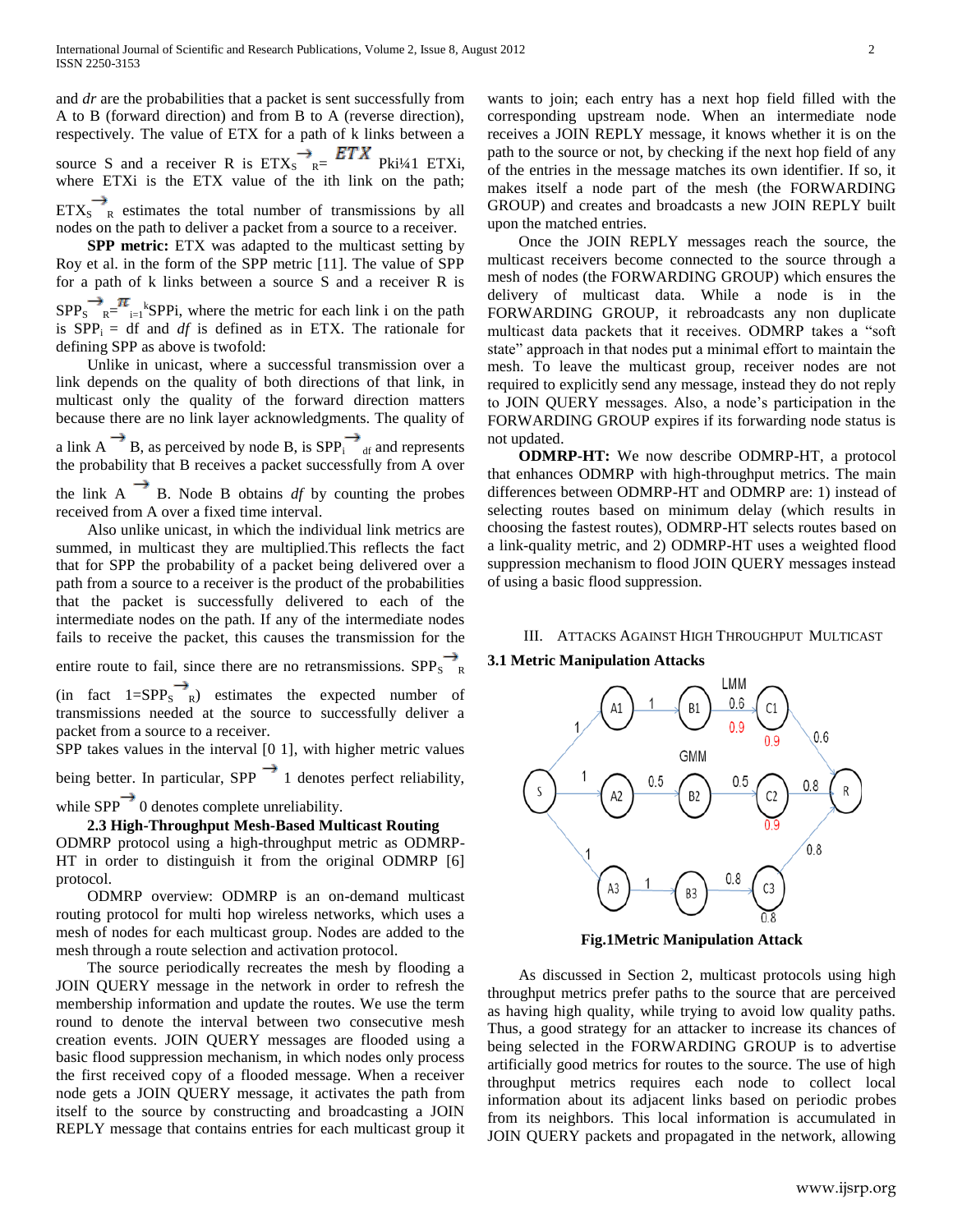nodes to obtain global information about the quality of the routes from the source. Adversaries can execute two types of metric manipulation attacks: local metric manipulation (LMM) and global metric manipulation (GMM). These attacks are Byzantine in nature, as they are conducted by nodes that have the credentials to participate in the routing protocol, but are under adversarial control.

 **LMM attacks:** An adversarial node artificially increases the quality of its adjacent links, distorting the neighbors'perception about these links. The falsely advertised "highquality" links will be preferred and malicious nodes have better chances to be included on routes. A node can claim a false value for the quality of the links toward itself. In Fig. 1, a malicious node C1 claims that  $SPPB1$ <sup> $\rightarrow$ </sup>C1=0.9 instead of the correct metric of 0.6. Thus, C1accumulates a false local metric for the link B1  $\rightarrow$  C1 and advertises to R the metric SPPS  $\rightarrow$  C1  $= 0.9$  instead of the correct metric SPPS  $\overline{C}C1 = 0.6$ . The route S-A1-B1-C1-R willbe chosen over the correct route S-A3-B3-C3- R.

 **GMM attacks:** In a GMM attack, a malicious node arbitrarily changes the value of the route metric accumulated in the flood packet, before rebroadcasting this packet. A GMM attack allows a node to manipulate not only its own contribution to the path metric, but also the contributions of previous nodes that were accumulated in the path metric. For example, in Fig. 1, attacker C2 should advertise a route metric of 0.25, but instead advertises a route metric of 0.9 to node R. This causes the route S-A2-B2-C2-R to be selected over the correct route S-A3-B3- C3-R.

## IV. SECURE HIGH-THROUGHPUT MULTICAST ROUTING

 In this section, we present our secure multicast routing protocols-ODMRP, with a novel defence scheme RateGuard to accommodate high-throughput metrics.

## **4.1 S-ODMRP Overview**

 S-ODMRP ensures the delivery of data from the source to the multicast receivers even in the presence of Byzantine attackers, as long as the receivers are reachable through non adversarial paths. To achieve this, S ODMRP uses a combination of authentication and rate limiting techniques against resource consumption attacks and a novel technique, RateGuard, against the more challenging packet dropping and mesh structure attacks, including metric manipulations and JOIN REPLY dropping. S-ODMRP uses source message authentication to avoid processing non authenticated messages. This eliminates a large class of attacks, including outsider attacks, message spoofing and modification attacks targeting JOIN QUERY and JOIN REPLY messages, and the injection of corrupted data packets. Even with message authentication, an insider attacker can still mount the resource consumption attack by flooding JOIN QUERY messages frequently with itself as the source. Such an attack can be countered by rate limiting, for example, a honest node only forwards JOIN QUERY messages for a source node up to a maximum frequency.

 To address the resource consumption attack in which the attacker activates many unnecessary data delivery paths by injecting many JOIN REPLY messages, we can limit to at most one the number of JOIN REPLY messages a node may send in one round. Each node monitors the number of different signed JOIN REPLY messages that originate from its neighbors. If a node is observed to have broadcast two or more different signed JOIN REPLY messages, then punitive actions can be taken against the node (e.g., isolation).The attacks on the mesh structure and packet dropping attacks are much more challenging to defend against, particularly, in the context of high throughput metrics. In the following, we focus on defending against these attacks. We will first present the high-level overview of our defense scheme, RateGuard, and then present the details of S-ODMRP with the RateGuard scheme.

## **RateGuard Overview:**

 RateGuard relies on the observation that regardless of the attack strategy, either by dropping JOIN REPLY, metric manipulations, or by dropping packets, attackers do not affect the multicast protocol unless they cause a drop in the packet delivery ratio (PDR). We adopt a reactive approach in which attacker nodes are detected through a measurement- based detection protocol component, and then isolated through an accusationbased reaction protocol component. Next, we describe these two components.

## **Measurement-based attack detection:**

 Whether by packet dropping alone or by combining it with metric manipulation to attract routes, the effect of an attack is that data are not delivered at a rate consistent with the advertised path quality. We propose a generic attack detection strategy that relies on the ability of honest nodes to detect the discrepancy between the expected PDR (ePDR) and the perceived PDR (pPDR). A node can estimate the ePDR of a route from the value of the metric for that route 3 the node can determine the pPDR for a route by measuring the rate at which it receives data packets from its upstream on that route.4 Both FORWARDING GROUP nodes and receiver nodes monitor the pPDR of their upstream node. If ePDR \_ pPDR for a route becomes larger than a detection threshold , then nodes suspect that the route is under attack because the route failed to deliver data at a rate consistent with its claimed quality

## **Accusation-based attack reaction:**

 We use a controlled accusation mechanism in which a node, on detecting malicious behaviour, temporarily accuses the suspected node by flooding in the network an ACCUSATION message containing its own identity (the accuser node) and the identity of the accused node, as well as the duration of the accusation. As long as the accusation is valid, metrics advertised by an accused node will be ignored and the node will not be selected as part of the FORWARDING GROUP. This strategy also successfully handles attacks against path establishment. From the downstream node point of view, the dropping of a JOIN REPLY message causes exactly the same effect as the attacker dropping all data packets, thus the downstream nodes will react and accuse the attacker.

 To prevent the abuse of the accusation mechanism by attackers, a node is not allowed to issue a new accusation before its previously issued accusation expires. Accused nodes can still act as receivers even though they are excluded from the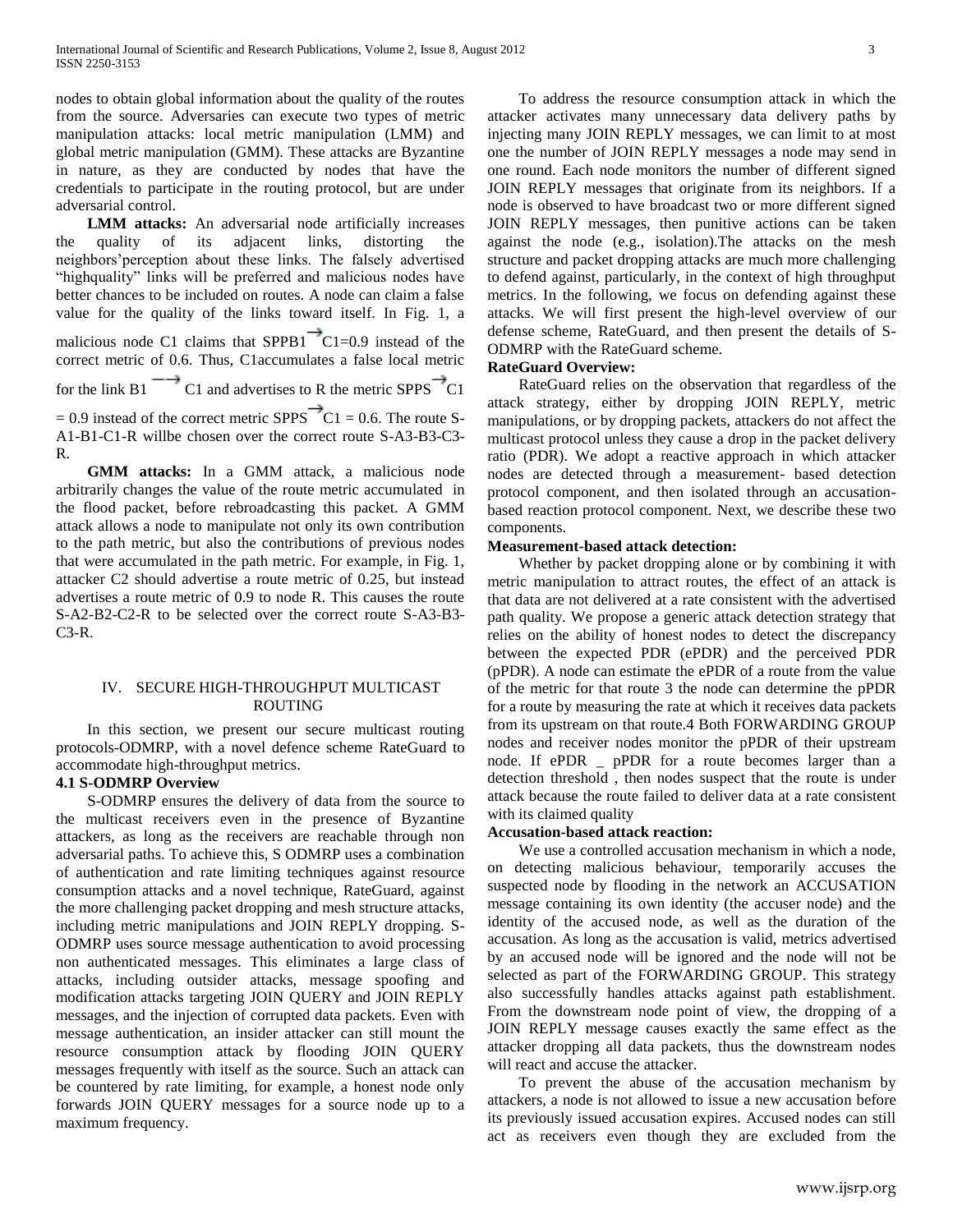FORWARDING GROUP. We use a temporary accusation strategy to cope with transient network variations: The accusation duration is calculated proportional to the observed discrepancy between ePDR and pPDR, so that accusations caused by metric inflation and malicious data dropping last longer, while accusations caused by transient network variations last shorter. Finally, to address the metric poisoning effect caused by metric manipulation attacks, the metric in the entire network is refreshed shortly after attack detection. In SODMRP, the metric refreshment is achieved automatically through the periodic JOIN QUERY messages.

#### V. SYBIL ATTACKS IN AD HOC NETWORKS

 An ad hoc network is composed of mobile, wireless de vices, referred to as nodes that communicate only over a shared broadcast channel. An advantage of such a network is that no fixed infrastructure is required: a network for routing data can be formed from whatever nodes are available. Nodes forward messages for each other to provide connectivity to nodes outside direct broadcast range.

 In unsecured routing protocols, such as DSR or AODV, these address-based identifiers can be easily falsified by malicious nodes,which presents an opportunity for a Sybil attack. However, allowing unauthenticated address presents a series of other attacks, including route direction, spoofing, and error fabrication. Our methods work whether addresses are authenticated or not, though given the wide range of attacks possible against unauthenticated networks, Sybil attacks may not be the most significant problem present. Our methods will also work on disruption tolerant networks (e.g., [6]), however, just as such networks incur an extreme routing delay, there will be a corresponding large delay in successful sybil attack detection.

Secured ad hoc networks can be classified into three broad groups, each of which can be susceptible to the Sybil attack.

 **Threshold-based protocols:** To avoid the untenable requirement of a PKI, other protocols use threshold cryptography. In such scheme, a group of trusted nodes distributes cryptographic material only if a sub set of that group agrees on the trustworthiness of new members [16, 32, 15]. Sybil attackers can additionally defeat schemes that rely on threshold cryptography because verifying the true number and independence of nodes in the network is difficult. If a Sybil attacker can generate identities to meet the threshold requirements it can effectively control the routing of the network.

#### **5.1 Detection Protocol:**

 In this section, we describe two versions of our first detection protocol: a single observer case and a multi-observer case.

 In the next section, we evaluate both of these proto cols. In Section 5, we show how these basic methods can be extended to include information from the MAC network layer.

 After a period of observation, the detection algorithm then works in a series of simple steps:

1. We calculate Aij, the affinity between nodes i and j,

 $Aij = (Tij - 2Lij) * [(Tij + Lij)/N]$ 

where Tij is the number of intervals in which nodes i and j were observed together, Lij is the number of intervals in which either i or j were observed alone, and N is total number of intervals in the observation period.

 2. After the affinity between each pair of nodes has been computed, the observer constructs a graph in which the node identities are the vertices and the undirected edges are weighted with the affinity values between them. Only edges that are greater than a specific threshold parameter are included. Using our measure of affinity, we recorded our results using a threshold of 0.1.

 3. Depth-first search (DFS) is then run over each vertex to discover the connected components. Each of the components found represents a possible Sybil attacker. we took only the largest to be a Sybil attacker, in line with the working assumption that there was only one per network. If there were more, they would appear as separate components.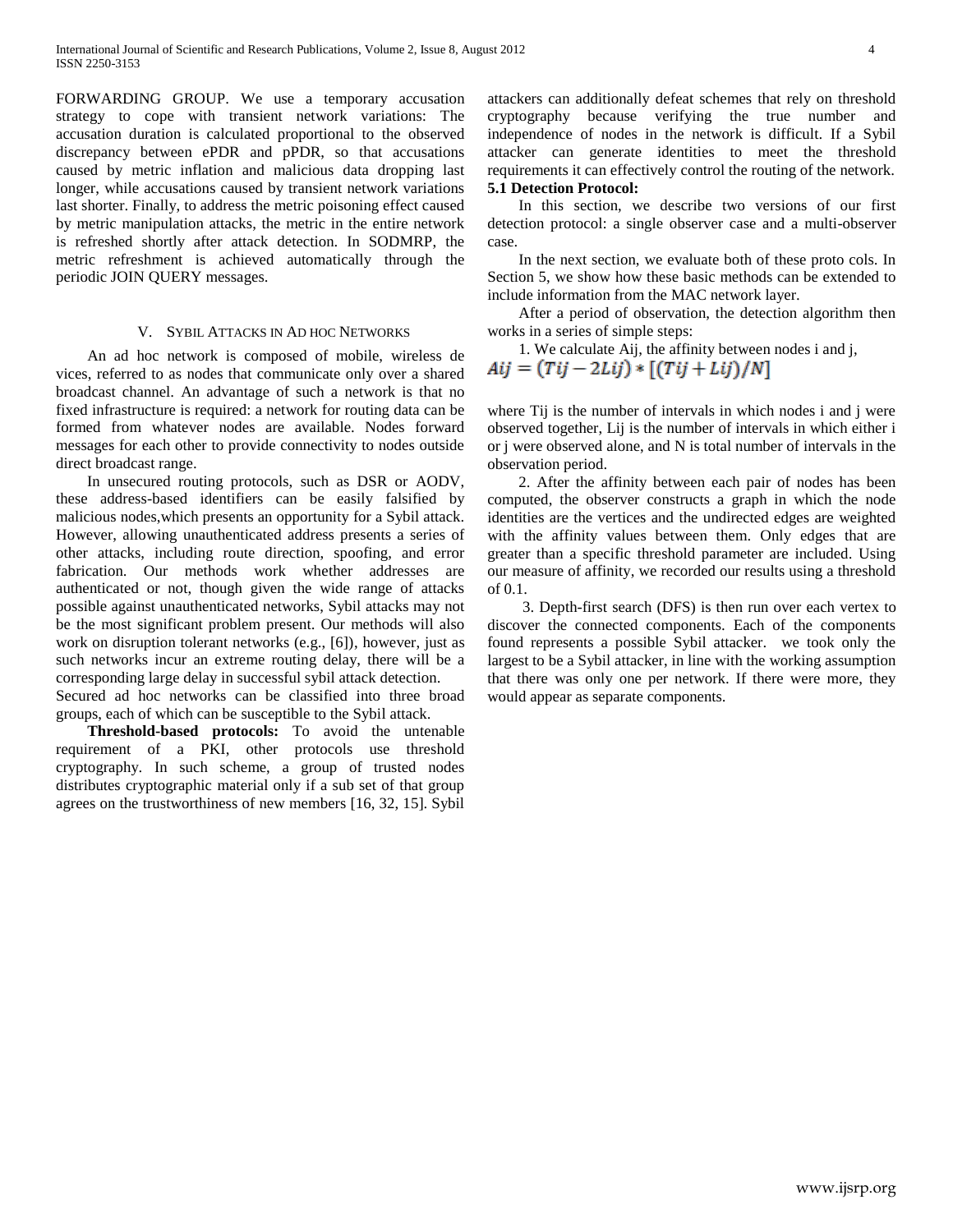## VI. EXPERIMENTAL EVALUATION

DONG ET AL.: SECURE HIGH-THROUGHPUT MULTICAST ROUTING IN WIRELESS MESH NETWORKS











Figure 1: Accuracy rates vs. topography size for a single observer

665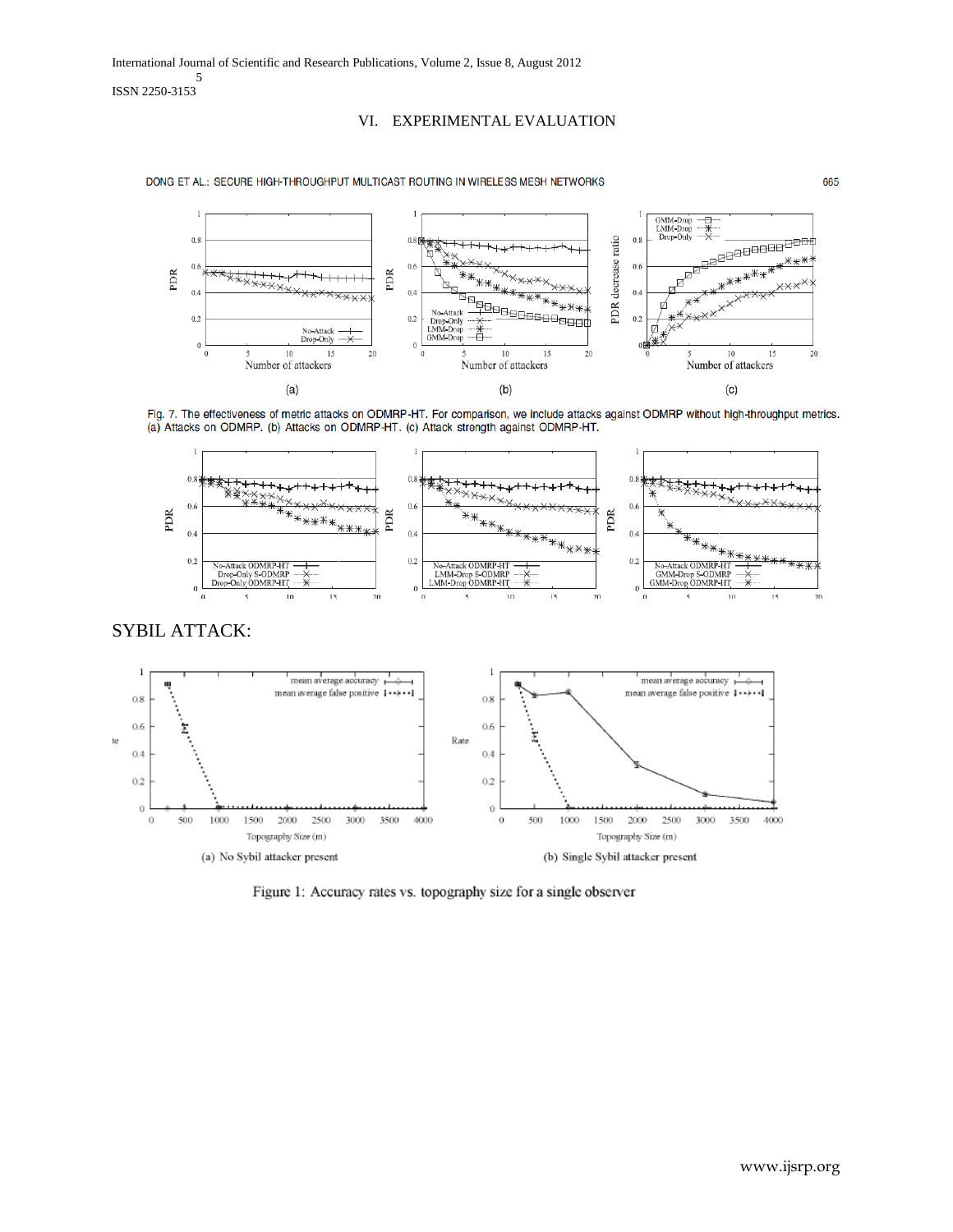ISSN 2250-3153



Figure 2: Accuracy rates for various percentages of observers

### VII. CONCLUSION

 We considered the security implication of using high throughput metrics in multicast protocols in wireless mesh networks. In particular, we identified metric manipulation attacks that can inflict significant damage on the network. The attacks not only have a direct impact on the multicast service, but also raise additional challenges in defending against them due to their metric poisoning effect. We overcome the challenges with our novel defense scheme, RateGuard, that combines measurementbased attack detection and accusation-based reaction. implementation of new technique to detect the Sybil attack in wireless mesh networks. Here we show that mobility of nodes in a wireless network can be used to detect and identify nodes that are part of a Sybil attack. And individual nodes that wish to detect Sybil attackers monitor all transmissions they receive over many time intervals. These intervals are chosen long enough to capture behaviour from all the Sybil identities of an attacker, including data transmissions, HELLO and keep-alive messages, and routing requests and replies. The node keeps track of the different identities heard during the interval. Having made many observations, the node analyzes the data to find identities that appear together often and that appear apart rarely. These identities likely comprise a Sybil attack.

### **7.2 Future Enhancement**

 The Metric manipulation attack and Sybil attack is identified in the proposed work to enhance throughput. Hence this work can be extended to find other attacks possible with this type of network and thereby increasing throughput as well as reducing packet drop ratio.

#### REFERENCES

- [1] J. Dong, R. Curtmola, and C. Nita-Rotaru, "On the Pitfalls of Using High-Throughput Multicast Metrics in Adversarial Wireless Mesh Networks," Proc. Fifth Ann. IEEE Comm. Soc. Conf. Sensor, Mesh and Ad Hoc Comm. and Networks (SECON '08), 2008.
- [2] Y.B. Ko and N.H. Aveda, "Flooding-Based Geocasting Protocols for Mobile Ad Hoc Networks," Mobile Networks and Applications, vol. 7, no. 6, pp. 471-480, 2002.
- [3] R. Chandra, V. Ramasubramanian, and K. Birman, "Anonymous Gossip: Improving Multicast Reliability in Mobile Ad-Hoc Networks," Proc. 21st IEEE Int'l Conf. Distributed Computing Systems (ICDCS '01), 2001.
- [4] Y.-B. Ko and N.H. Vaidya, "GeoTORA: A Protocol for Geocasting in Mobile Ad Hoc Networks," Proc. Int'l Conf. Network Protocols (ICNP), pp. 240-250, 2000.
- [5] E.L. Madruga and J.J. Garcia-Luna-Aceves, "Scalable Multicasting: the Core-Assisted Mesh Protocol," Mobile Networks and Applications, vol. 6, no. 2, pp. 151-165, 2001.
- [6] S.J. Lee, W. Su, and M. Gerla, "On-Demand Multicast Routing Protocol in Multihop Wireless Mobile Networks," Mobile Networks and Applications, vol. 7, no. 6, pp. 441-453, 2002.
- [7] E.M. Royer and C.E. Perkins, "Multicast Ad-Hoc On-Demand Distance Vector (MAODV) Routing," Internet Draft, July 2000.
- [8] .G. Jetcheva and D.B. Johnson, "Adaptive Demand-Driven Multicast Routing in Multi-Hop Wireless Ad Hoc Networks," Proc. ACM MobiHoc, 2001.
- [9] H. Lundgren, E. Nordstrom, and C. Tschudin, "Coping with Communication Gray Zones in IEEE 802.11b Based Ad Hoc Networks," Proc. Fifth ACM Int'l Workshop Wireless Mobile Multimedia (WOWMOM '02), 2002.